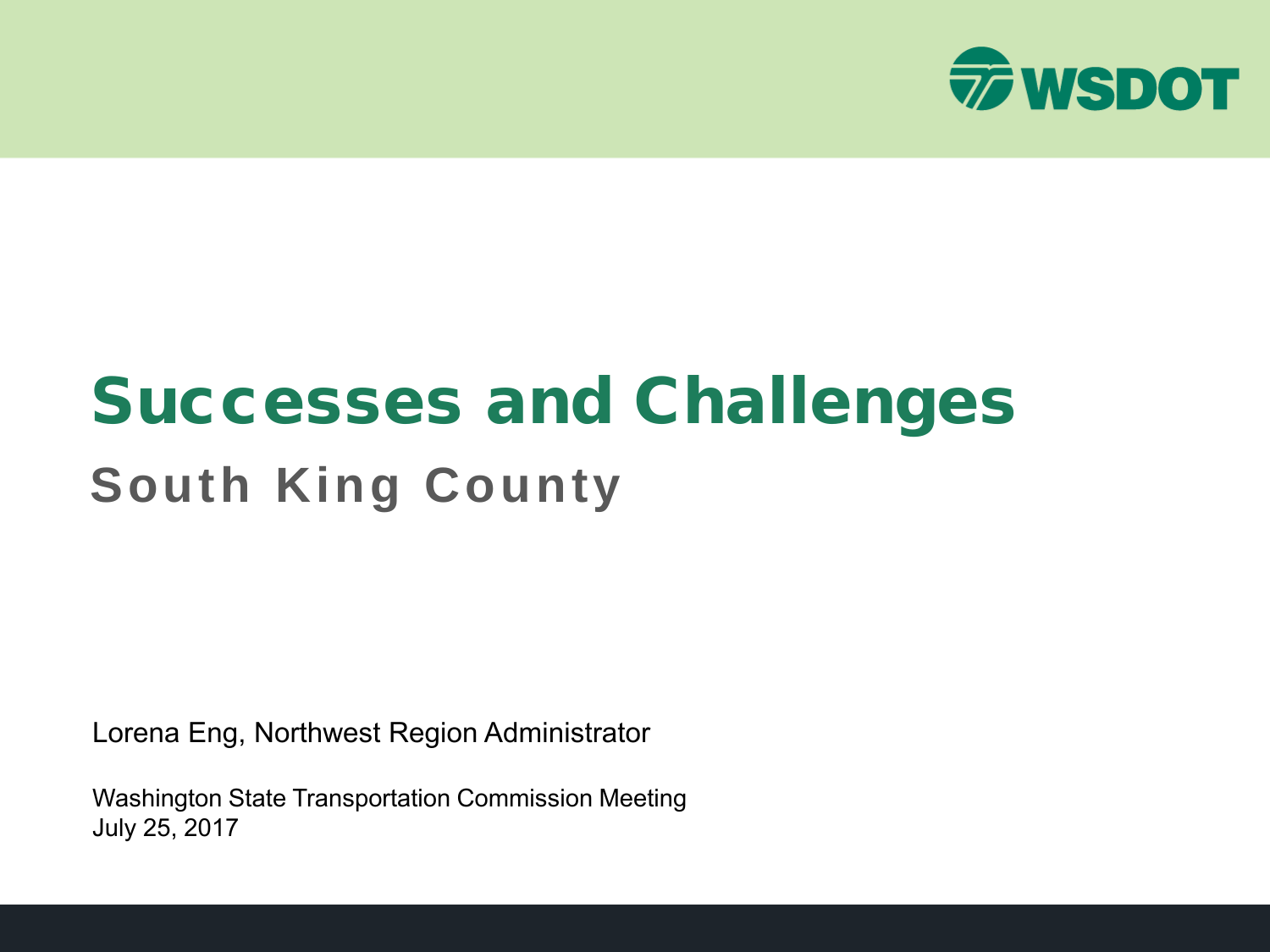## Topics

- Successes and Challenges
	- Safety
	- Preservation Program
	- Managed Lanes Projects
	- Connecting Washington Funded Projects
	- Fish Barrier Removal Program
	- Challenges

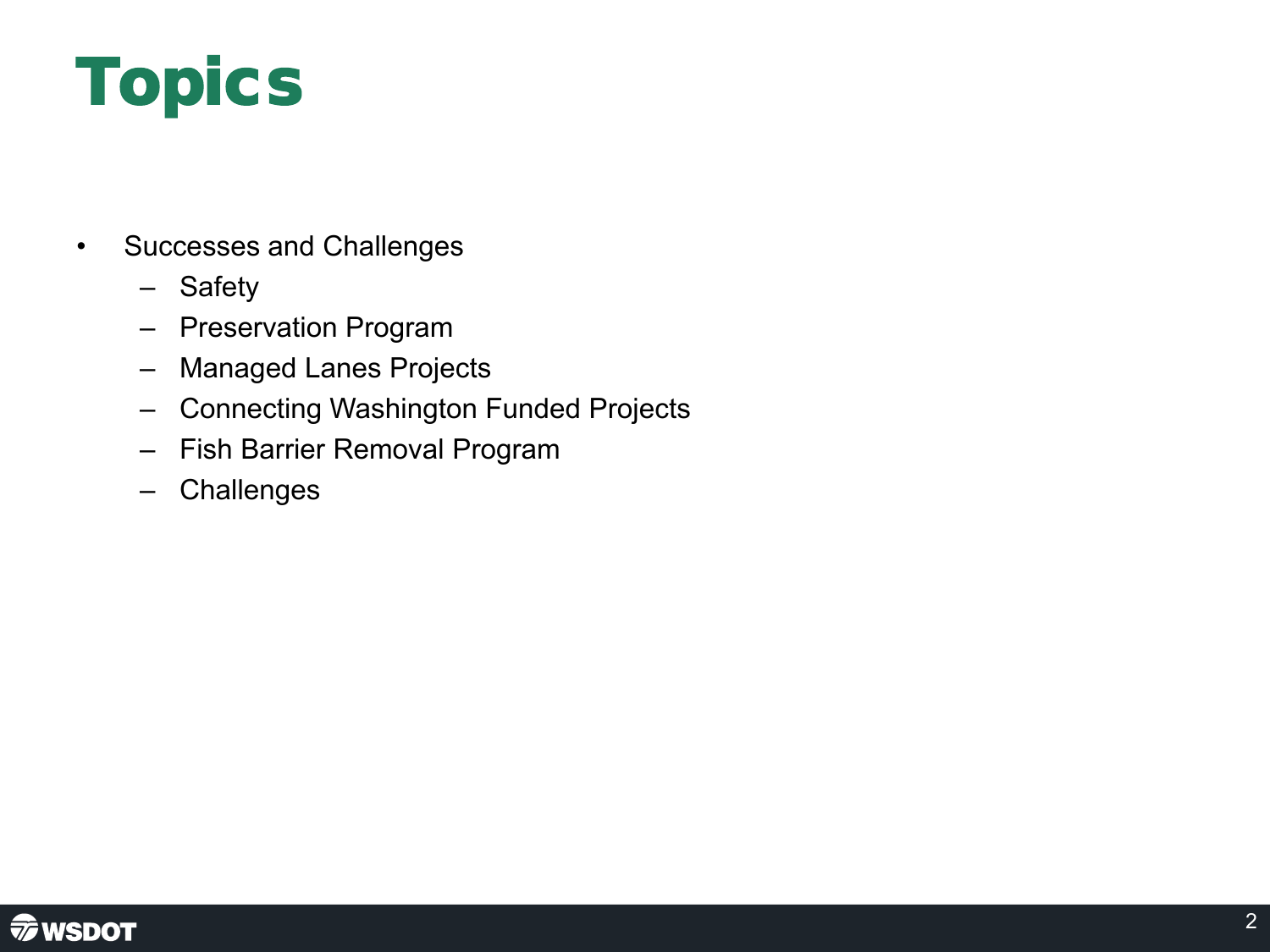## **Safety**

- 2016 Legislature called for a safety performance study
- SR 169 Safety Study submitted to the Legislature in December 2016
- Identified safety enhancements to be implemented later this year include:
	- Replace and install improved warning signs, guide signs and guideposts throughout the corridor
	- Install advanced warning and striping for the southbound SR 169 lane reduction to the SE Jones Rd/196th Ave SE intersection
	- Revise striping and channelization to improve sightlines for traffic turning from SE 288<sup>th</sup> St to SR 169
- Evaluation of other safety enhancements is underway

#### Locations and strategies identified in the SR 169 safety study



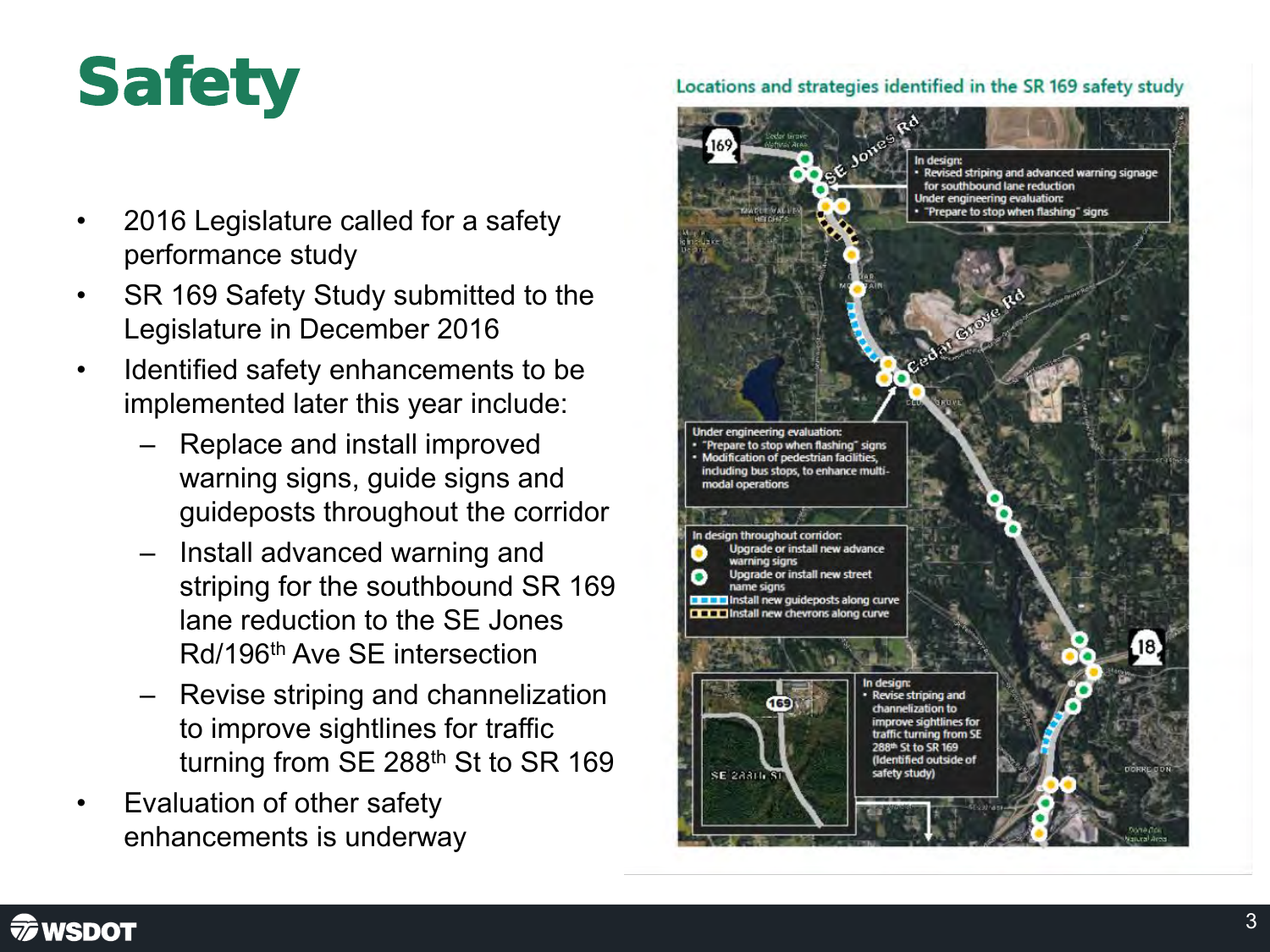#### Preservation

- 1-5 Northbound S 260<sup>th</sup> to Duwamish River Bridge Concrete Pavement Rehab. The \$31 million project currently underway will:
	- Replace 440 broken concrete panels
	- Repave 4 miles of all lanes of concrete roadway with asphalt after "cracking" the concrete.
	- Remove ruts and bumps by grinding remaining concrete pavement.
	- Replace eight expansion joints on the Interurban Avenue and Duwamish River bridges.
	- Rehabilitate the Interurban Avenue and Duwamish River bridge decks.
	- Work is done at night and weekends, 5 more weekends to complete by 2018



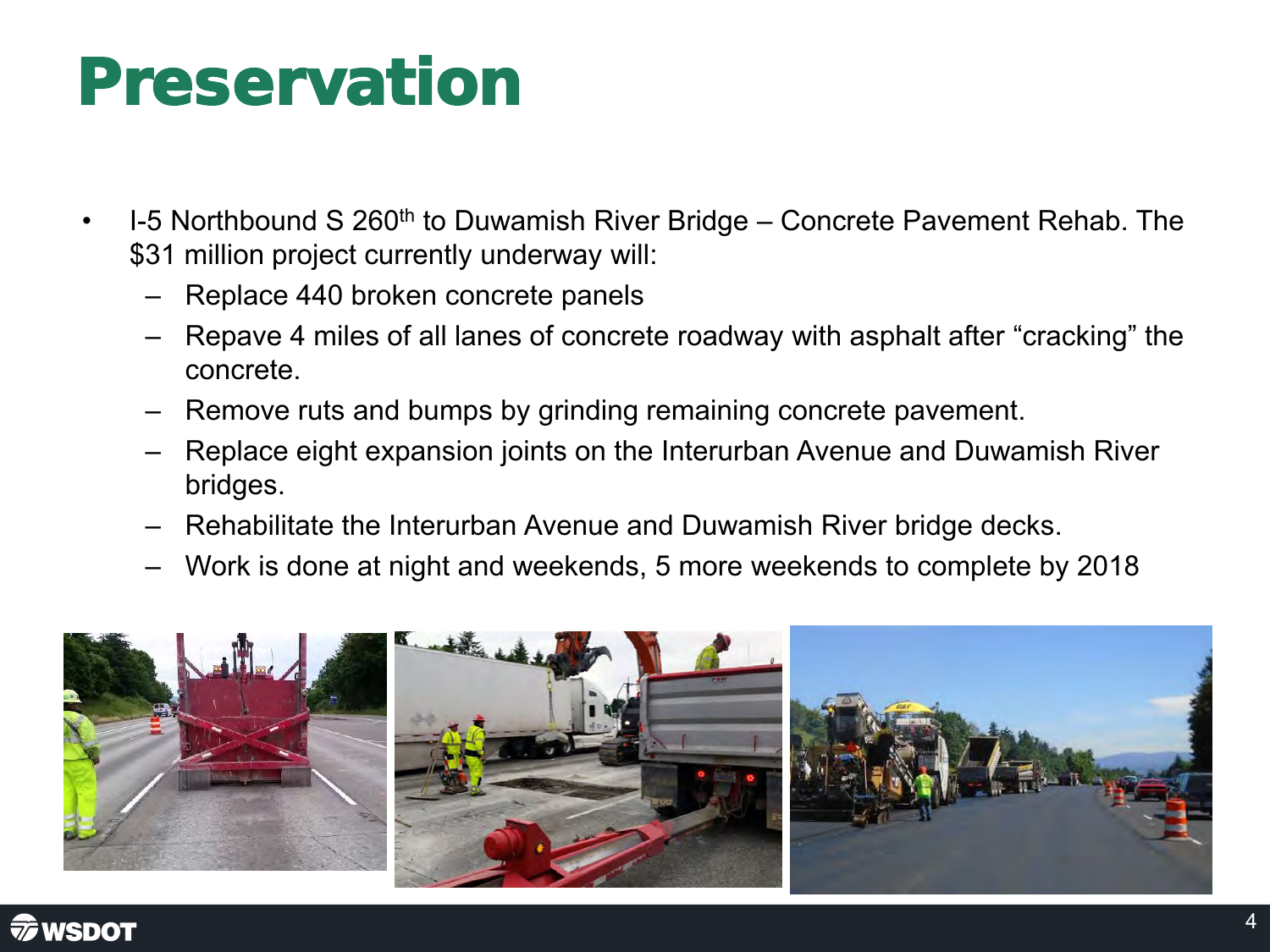#### Preservation

- **Preservation Projects** 
	- SR 509 S 168<sup>th</sup> to S 112th St Vicinity Paving, ADA, & Barrier Replacement in Burien. The \$4.6 million project will:
		- Grind and repave the "Burien Freeway" with asphalt
		- Improve drainage in the median
		- Replace guardrail with concrete barrier
		- Bring 4 pedestrian curb ramps in compliance with ADA
		- 4 weekend lane closures for paving later this summer





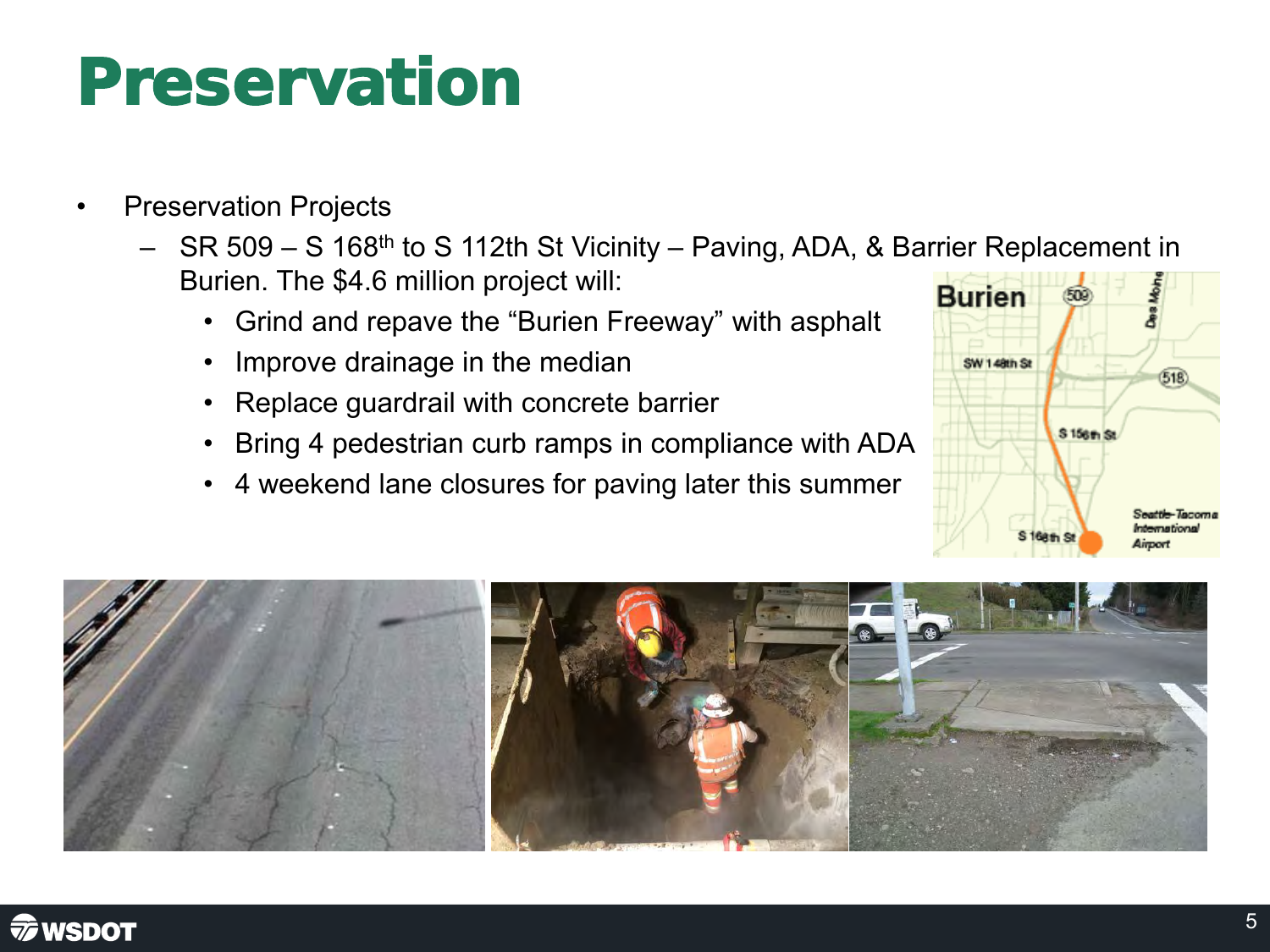### Managed Lanes

- I-405/SR 167 Corridor
	- SR 167 HOT Lanes 9 mile extension southbound was operationally complete December 2016. The initial HOT lane segment in the north end of SR 167 was opened in 2008. \$83 million
	- SR 167/I-405 Direct Connector that will connect the managed lanes facilities is under construction and is expected to be complete mid-2019.
	- I-405 Renton to Bellevue Widening and Express Toll Lanes Project is under development with construction starting in 2019 and completion in 2024. \$1.22 billion including the Direct Connector project above.

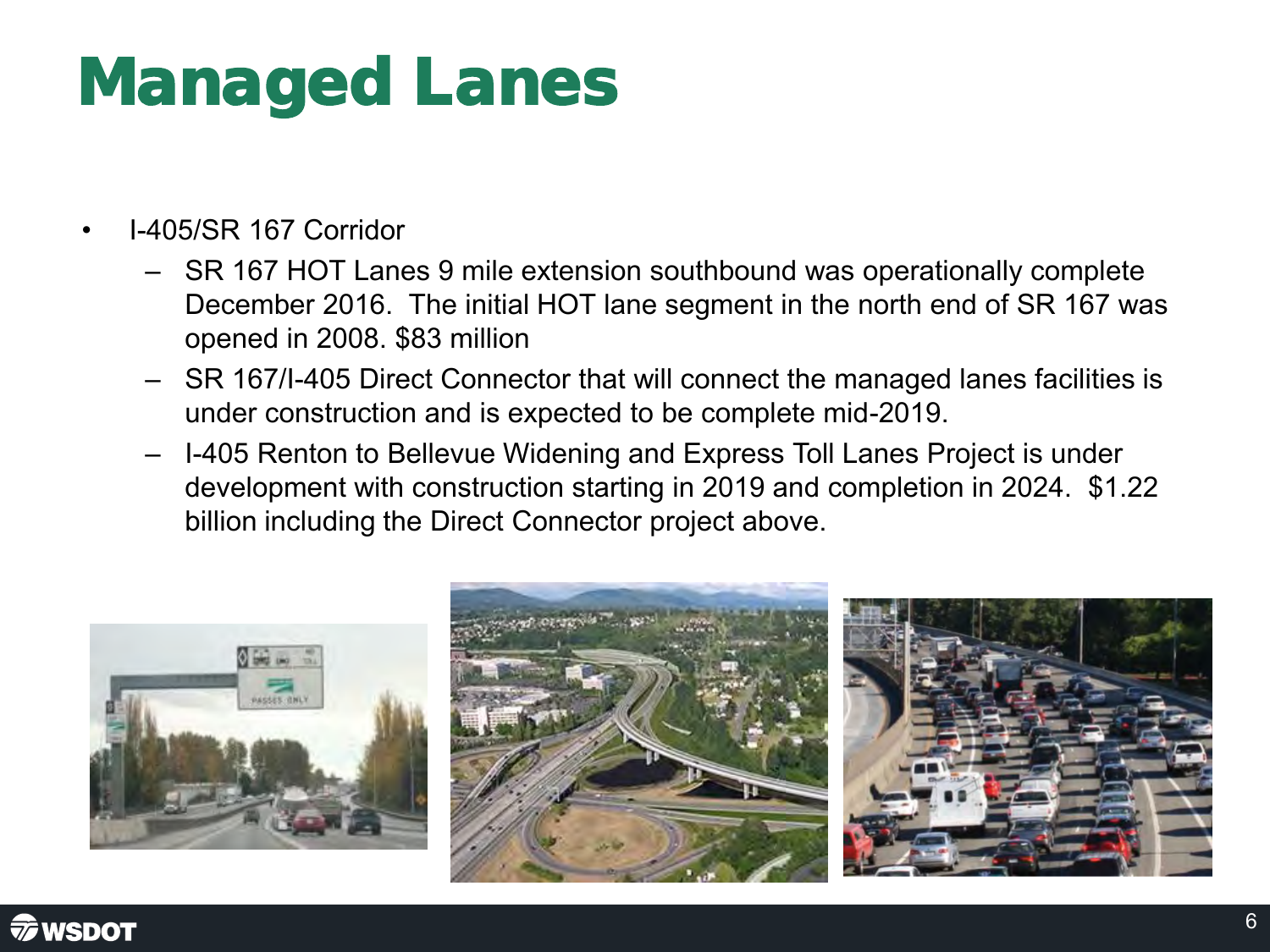## Connecting Washington

- Connecting Washington Funding in South King County
	- SR 518 Des Moines Interchange Improvement—construction contract has been awarded. \$15 million



- SR 18/SR 164 East Auburn Access—working with the Muckleshoot Tribe and city of Auburn in developing project scope. \$15 million
- I 90/SR 18 Interchange Improvements—funding of the \$150 million project was advanced by the 2017 Legislature to start this biennium.
- I-5 Federal Way Triangle Vicinity Improvements—project start 2021-23 biennium. Will use updated traffic modelling to finalize scope. \$85 million
- Mega Projects in South King County
	- I-405/SR 167 Corridor
	- SR 509/SR 167 Gateway Program
- Connecting Washington Funding for Local Projects in South King County
	- Covington Connector extends  $204<sup>th</sup>$  Ave SE from SR 516 to the SR 18/SE 256<sup>th</sup> Interchange. Makes improvements to the SR 18/256<sup>th</sup> St ramp terminal and SR 516/204th Ave SE intersections.
	- S 228<sup>th</sup> St & Union Pacific Grade Separation—reconstructs S 228<sup>th</sup> St as an overpass.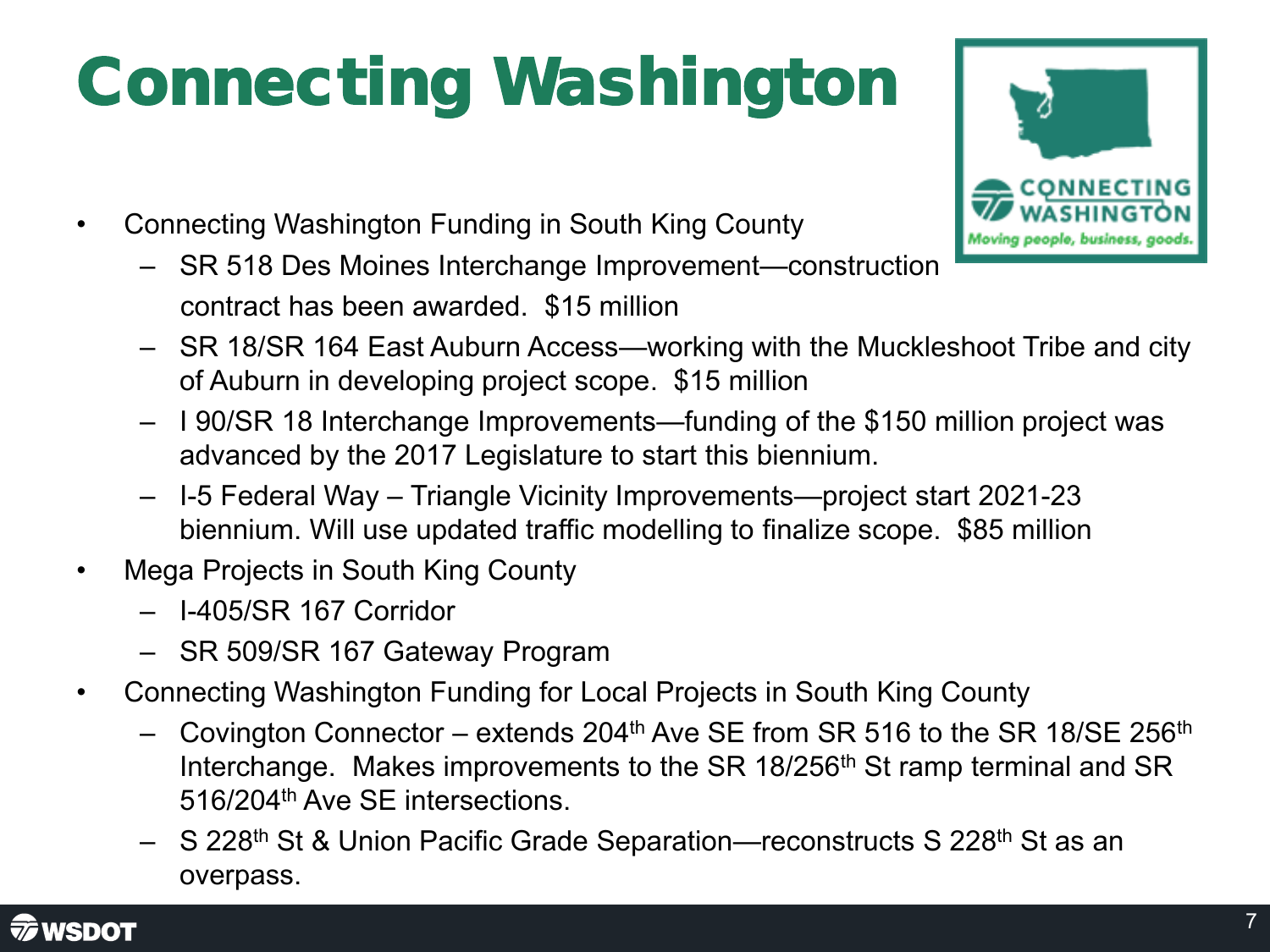## Connecting Washington Practical Solutions

- I 90/SR 18 Interchange Improvements
	- Original design allowed only one new ramp to be constructed within the Connecting Washington project
	- Diverging Diamond and relocation of the weigh station appears to fit within the Connecting Washington project budget



#### **Currently Proposed Diverging Diamond Configuration**



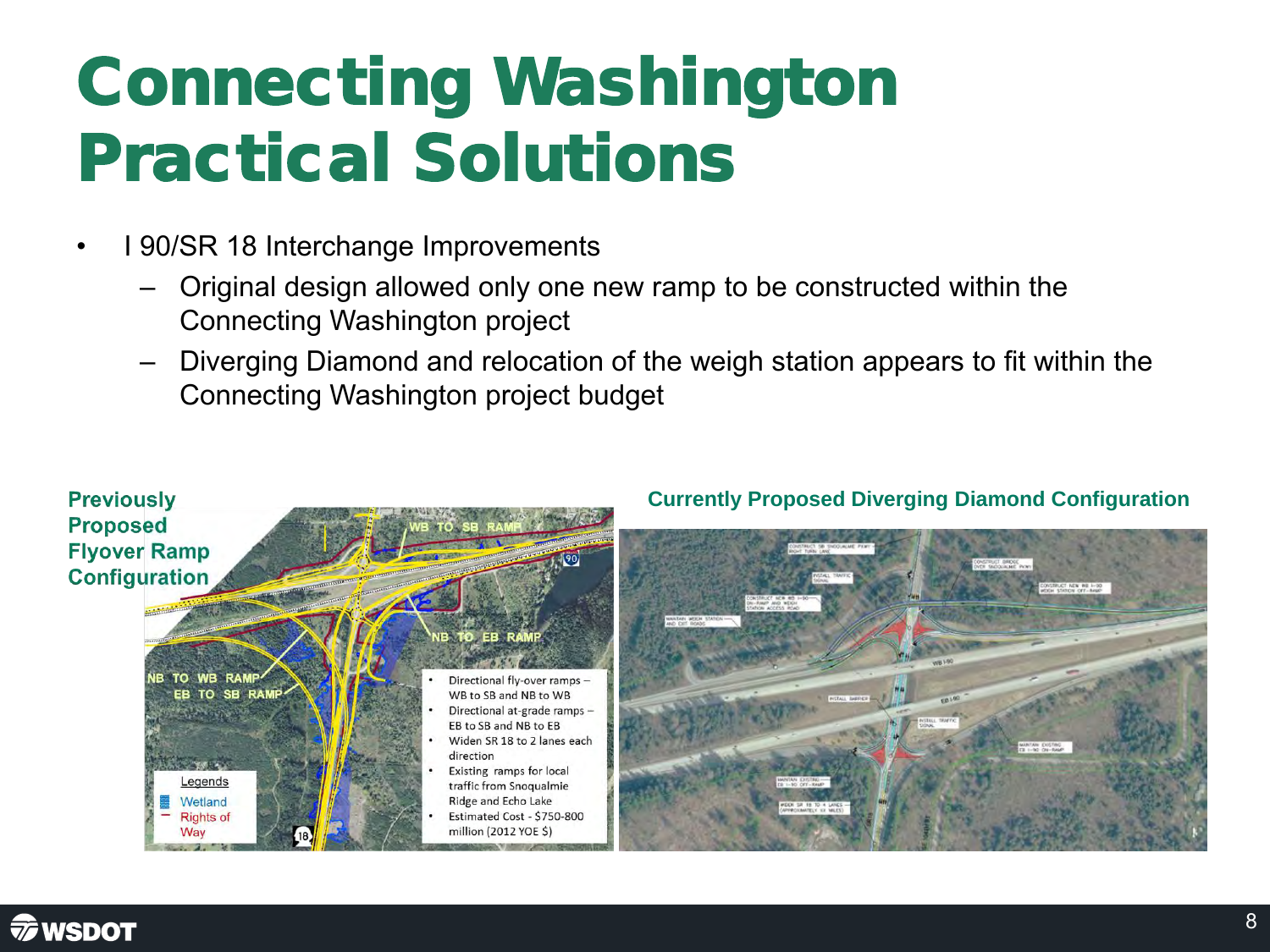## Connecting Washington Triangle Project

- I-5/SR 18/SR 161 Federal Way Triangle Vicinity Improvements
	- Original cloverleaf interchange opened to traffic in the 1960's
	- Phase I was funded by Nickel and TPA and was completed in 2012
		- New flyover ramps were constructed to eliminate short weaving sections
	- 2012 Legislature directed preparation of environmental documentation for next phase
	- Connecting Washington funds \$85 million starting 2021
	- Using Practical Solutions and working with Gateway Project to ensure the projects compliment each other



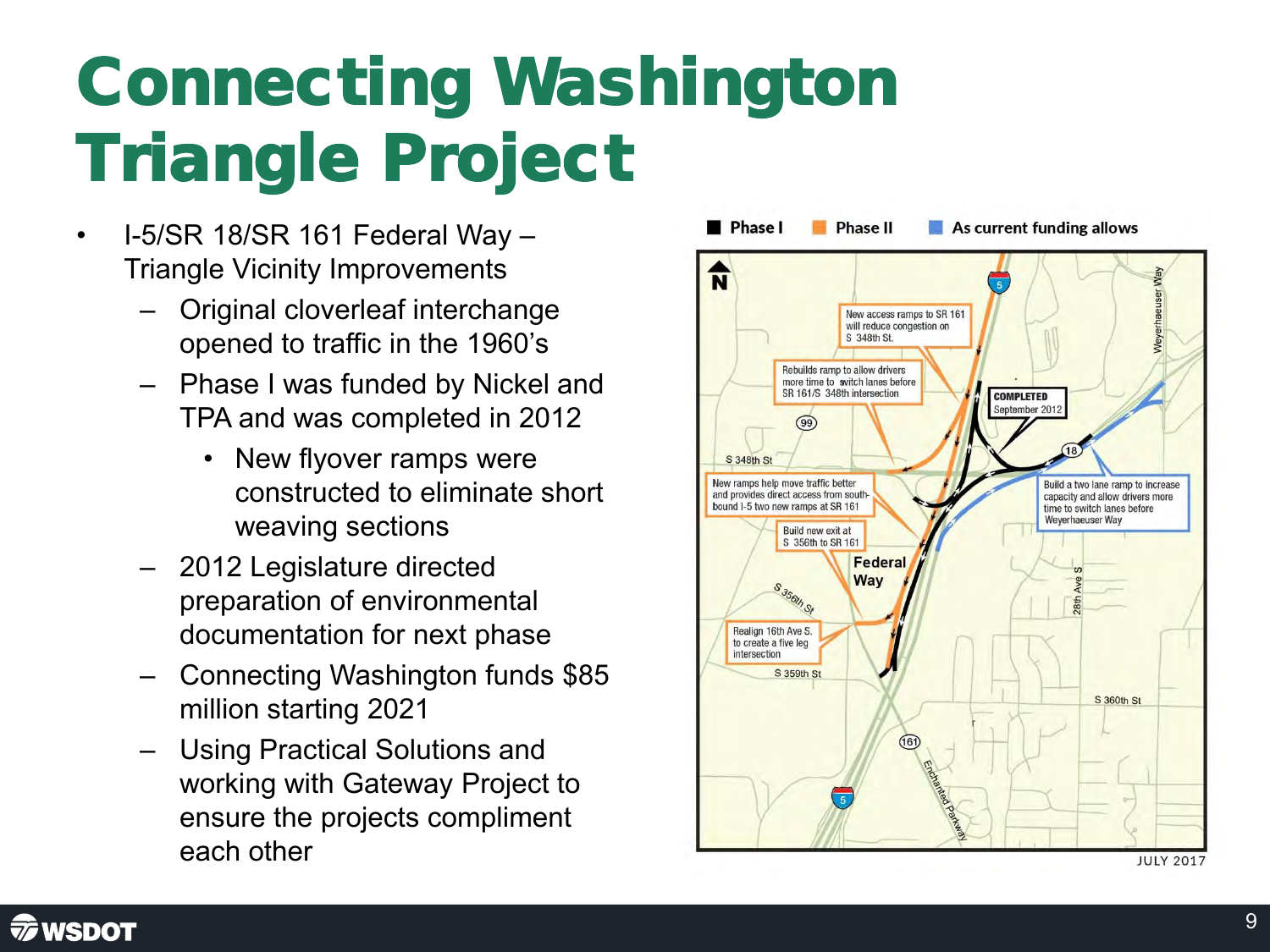## Fish Barrier Removal Program

- 2013 federal injunction requires correcting 806 WSDOT-owned barriers by 2030
- Our 2013 general estimate for meeting the injunction is \$2.4 billion
- Have made progress by improving access to about 1,032 miles of potential habitat
- Working internally and externally with regulatory agencies to streamline processes and reduce costs



Before Photo **After Photo** 



SR 99 at West Fork Hylebos Creek near Tacoma where over 2 miles of upstream habitat was restored in 2015

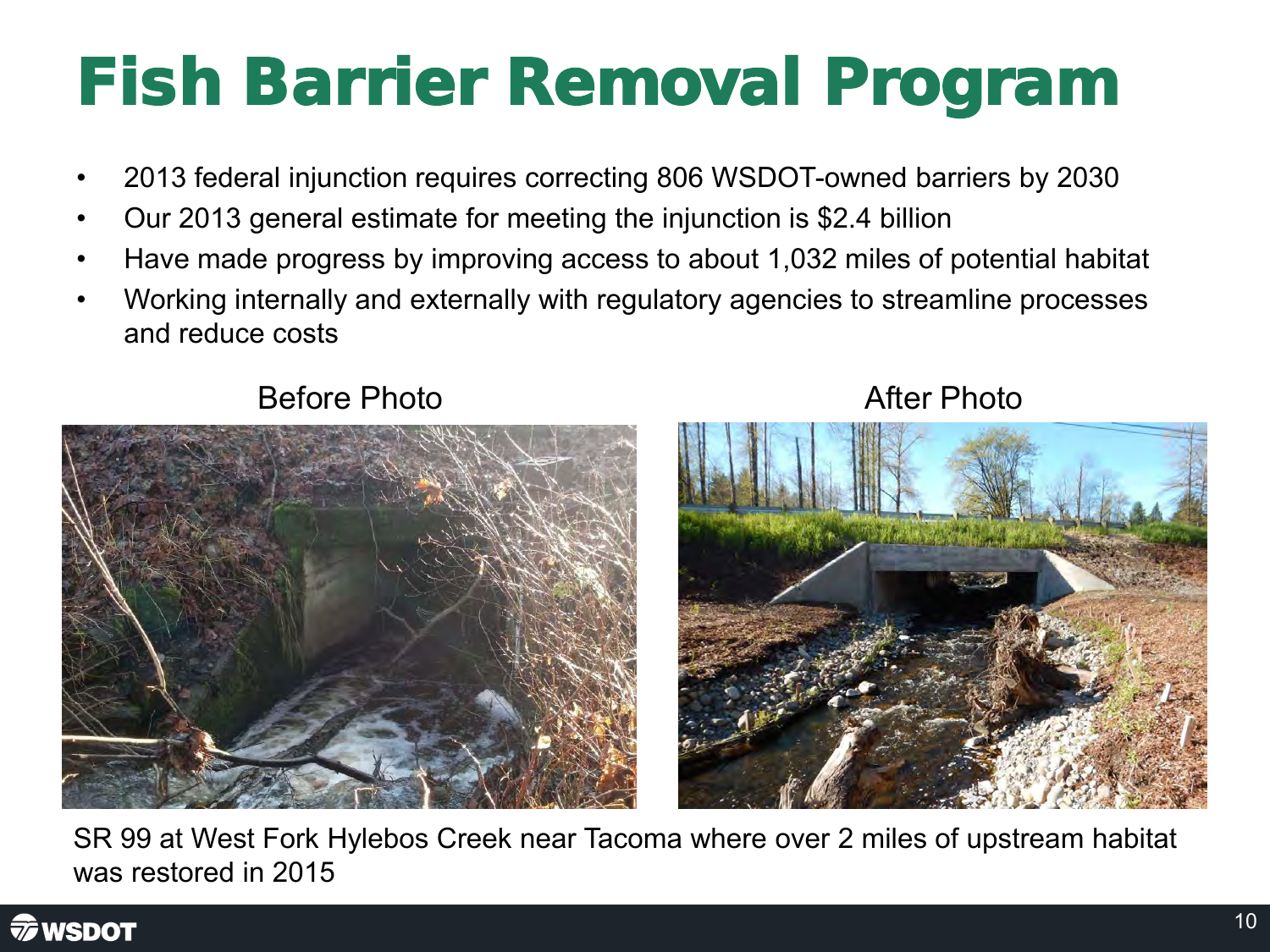## Growth Challenges in South King County/Puget Sound

- Unprecedented growth in population, employment and vehicle miles traveled has increased traffic congestion throughout our region.
- Responding to PSRC's request for a State Facilities Action Plan for Local Priority State Highways as part of their T2040 Plan Update efforts.